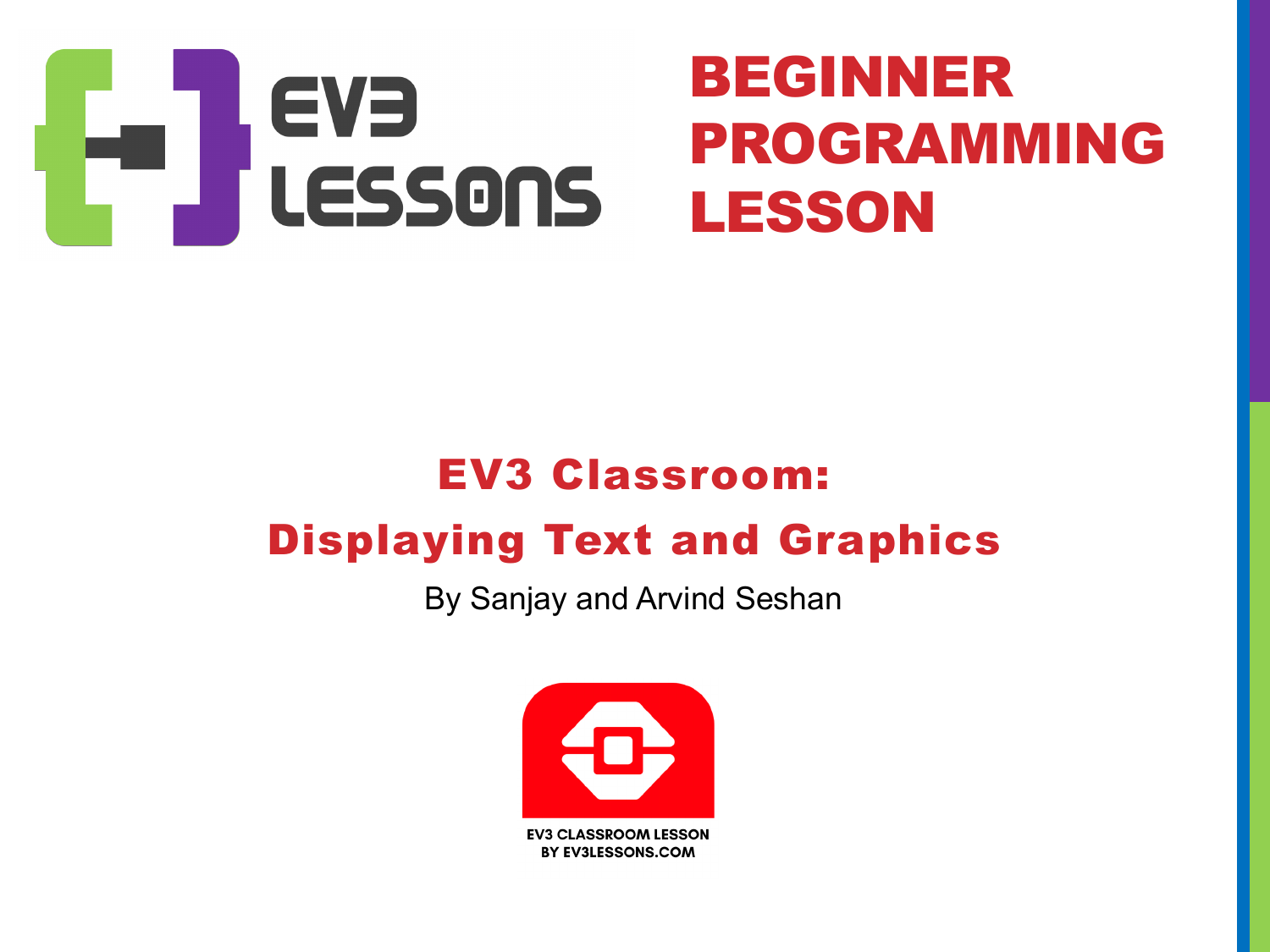#### LESSON OBJECTIVES

- **1. Learn to use the Display Block to display text and images**
- **2. Understand why the Display Block can be useful in programming**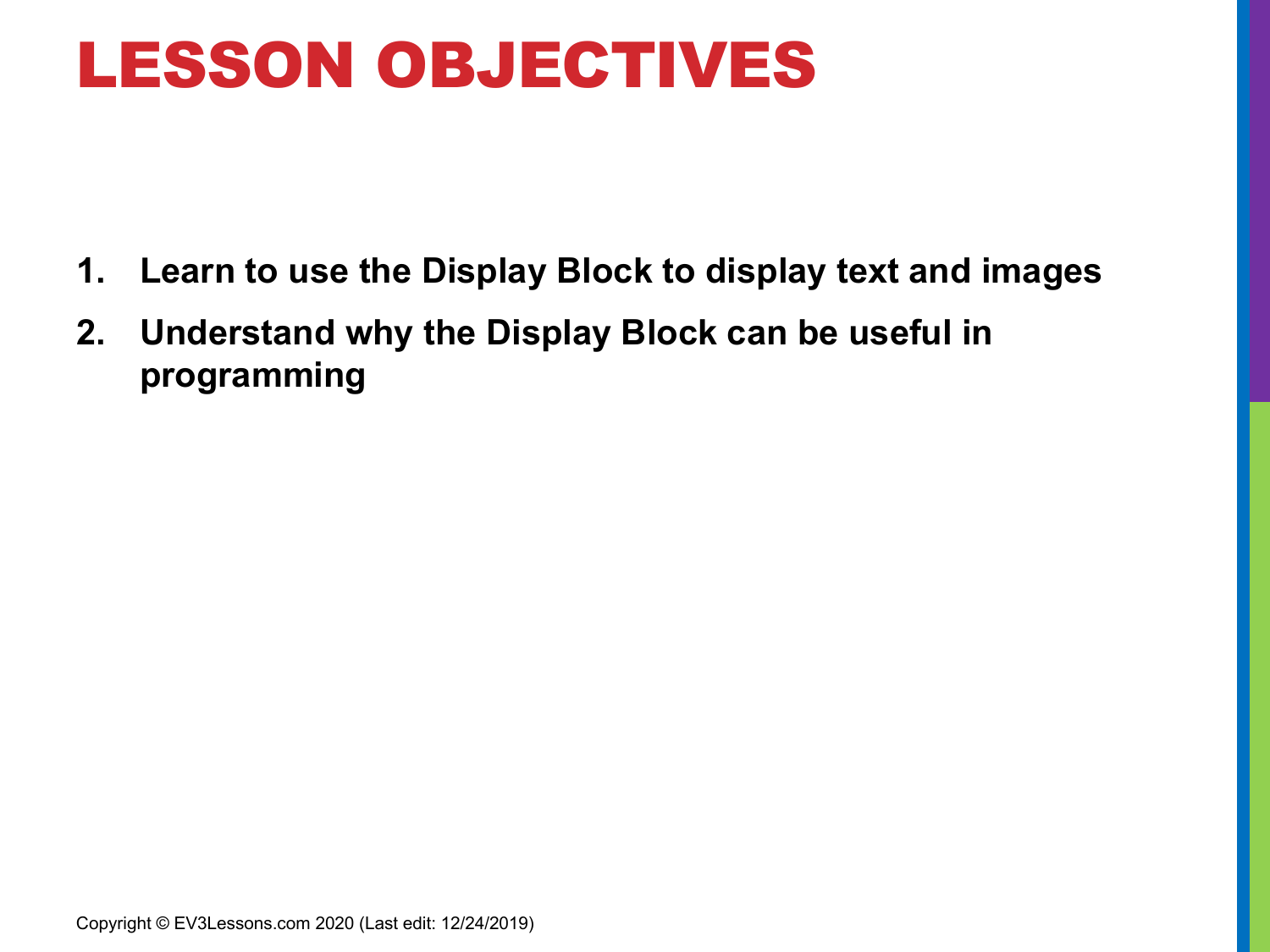## DISPLAY TAB

- The Display Block can show information and pictures on the screen
- You can control the location and size of text
- You can also change the color of the EV3 lights
- You can use this same block to display sensor readings and instructions

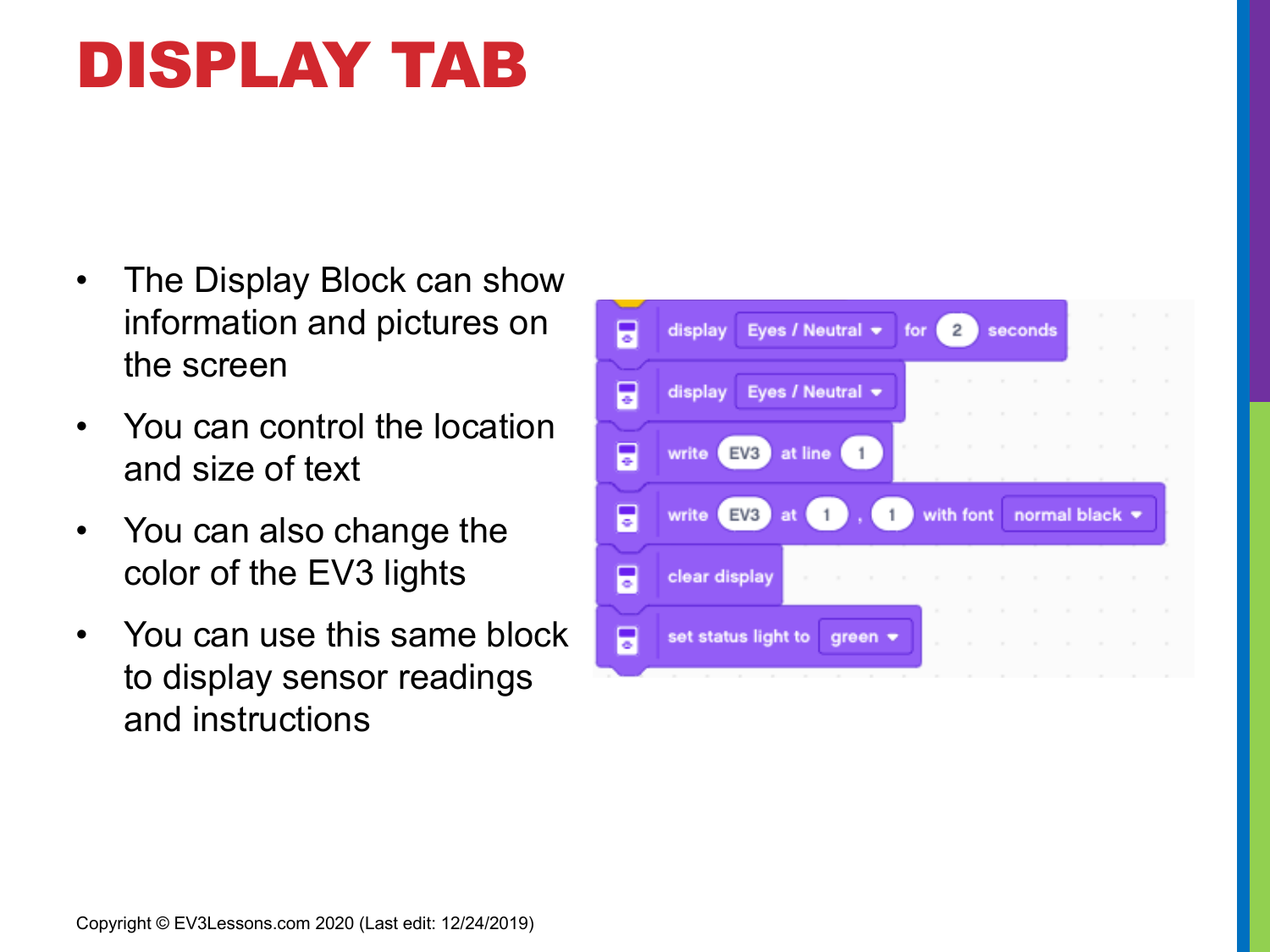## MORE ON DISPLAY BLOCKS

#### **Line mode (Easier to use, only works for text mode)**

- 12 lines of 10 pixels each
- Normal characters are 1 line tall
- Large characters are 2 lines tall

#### **Pixel mode (Use for displaying images or text)**

- 178 pixels left and right
- 128 pixels up and down

#### **Notes:**

- Blocks will write over each other use Clear Display block to clear screen
- The two display writes shown above are equivalent





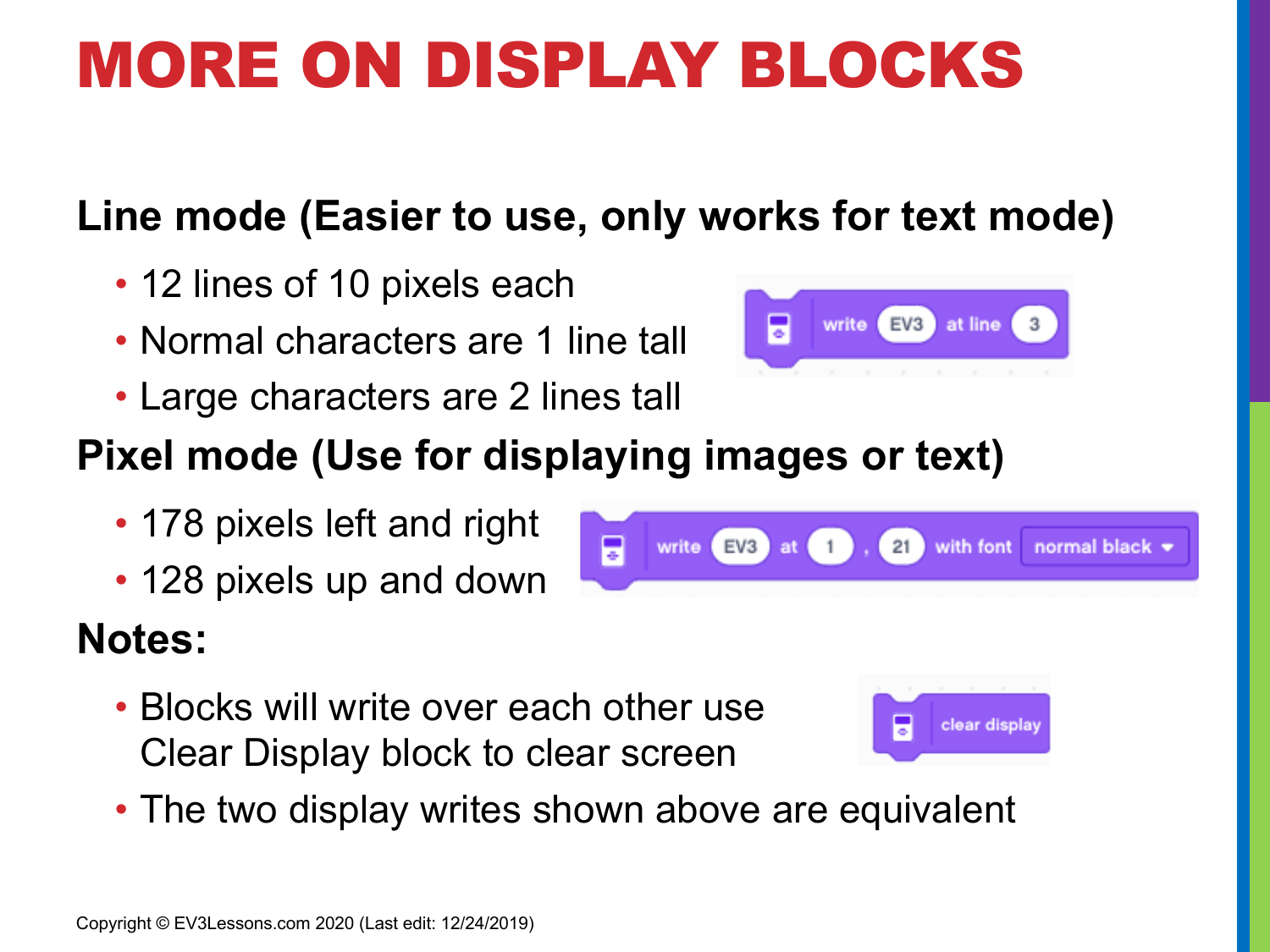# WRITE AT COORDINATES WITH FONT BLOCK

**Step 1:**  Pick Display Text Block on right

#### **Step 2:**

Use the box on the left to enter the text you want to display

#### **Step 3:**

The two boxes in the middle give the x and y coordinates where the text will be drawn. The top left of the screen is  $(0,0)$ .



**Step 1:**  Pick the font to use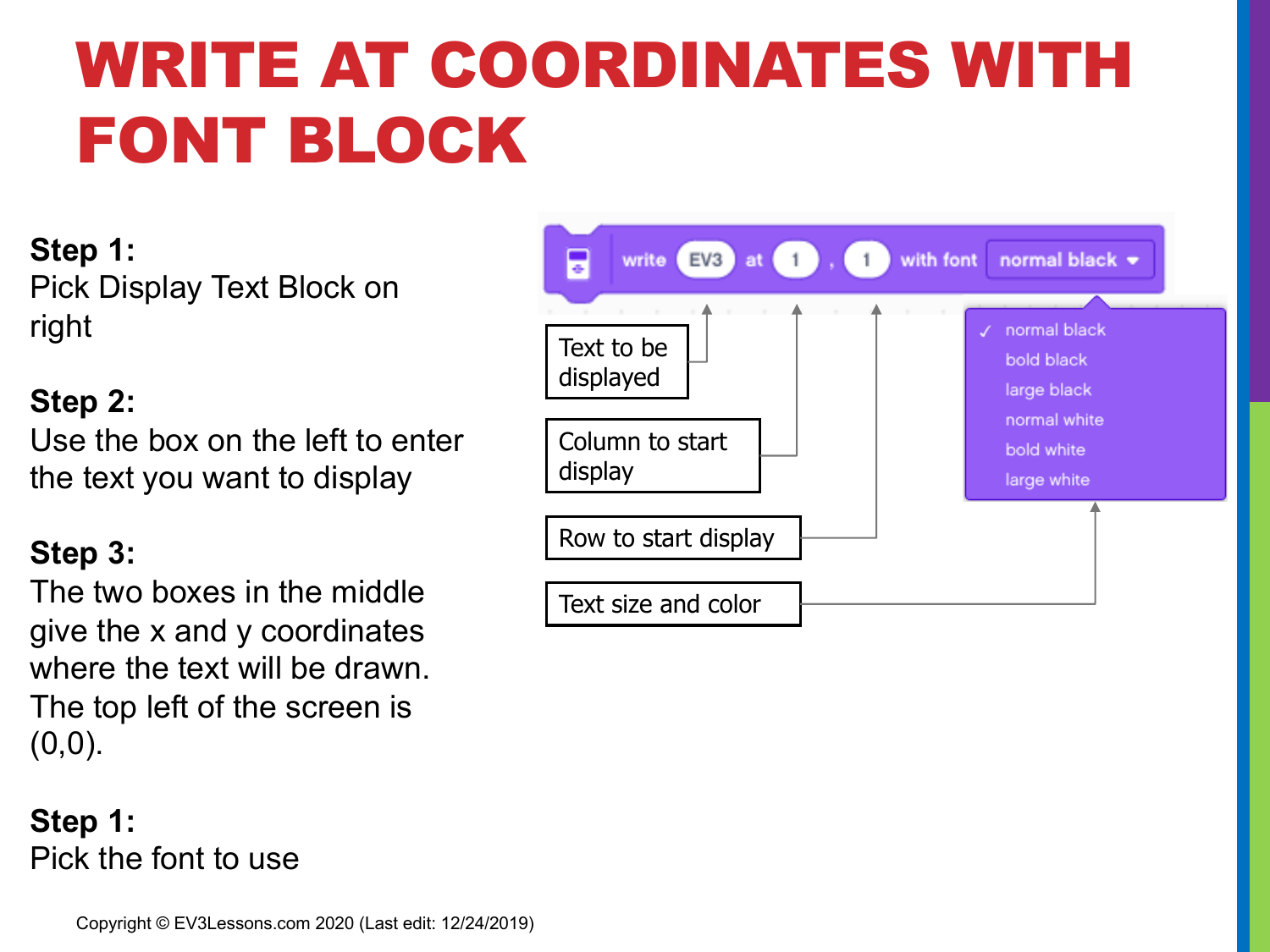#### DISPLAY BLOCK CHALLENGE 1

**Can you write a program to display text in the middle of the screen?**

• Display "Hello World"

**Make the display block run for 3 seconds**

**Can you also move while doing this?**

Copyright © EV3Lessons.com 2020 (Last edit: 12/24/2019)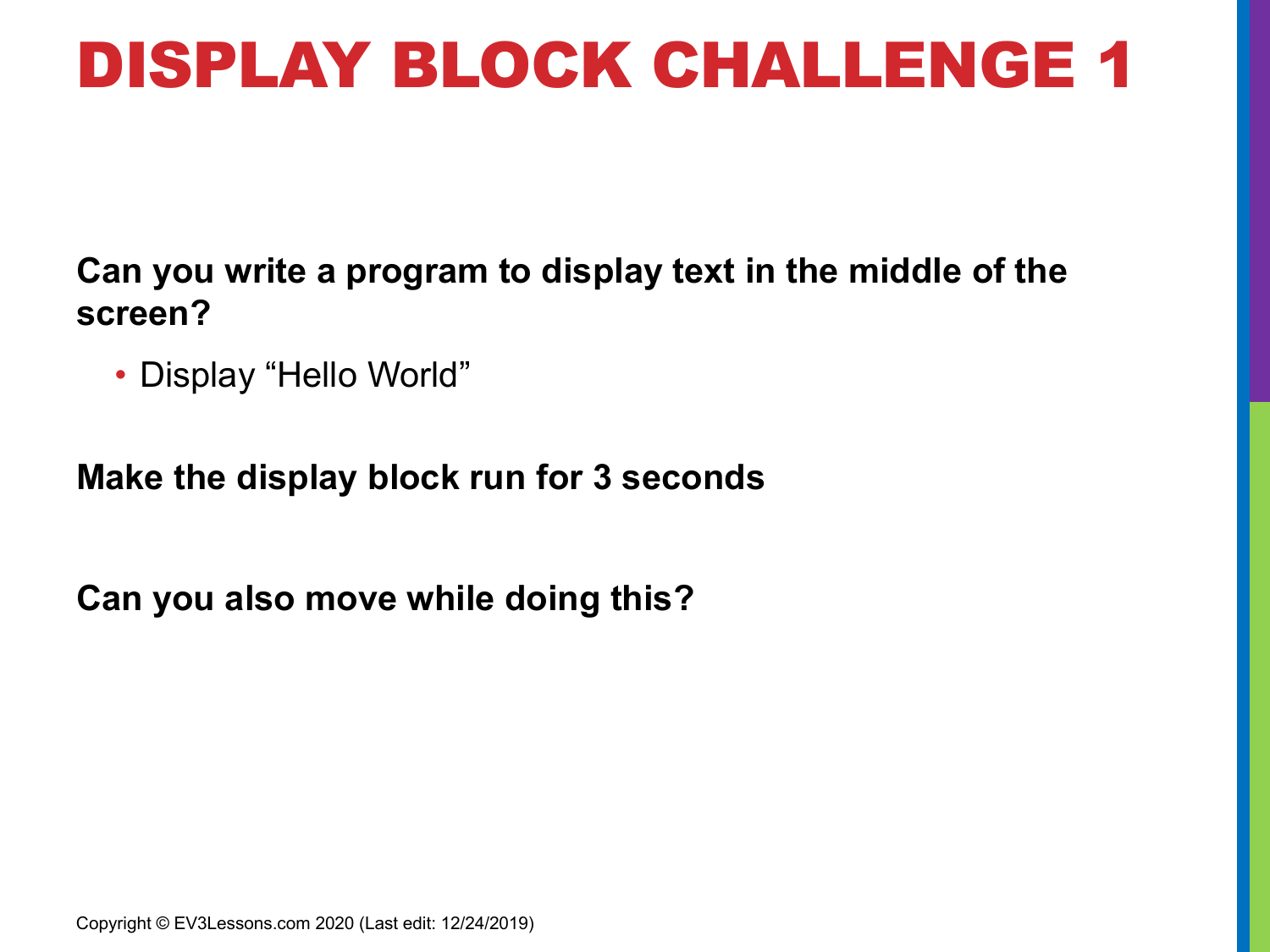#### CHALLENGE 1 SOLUTION

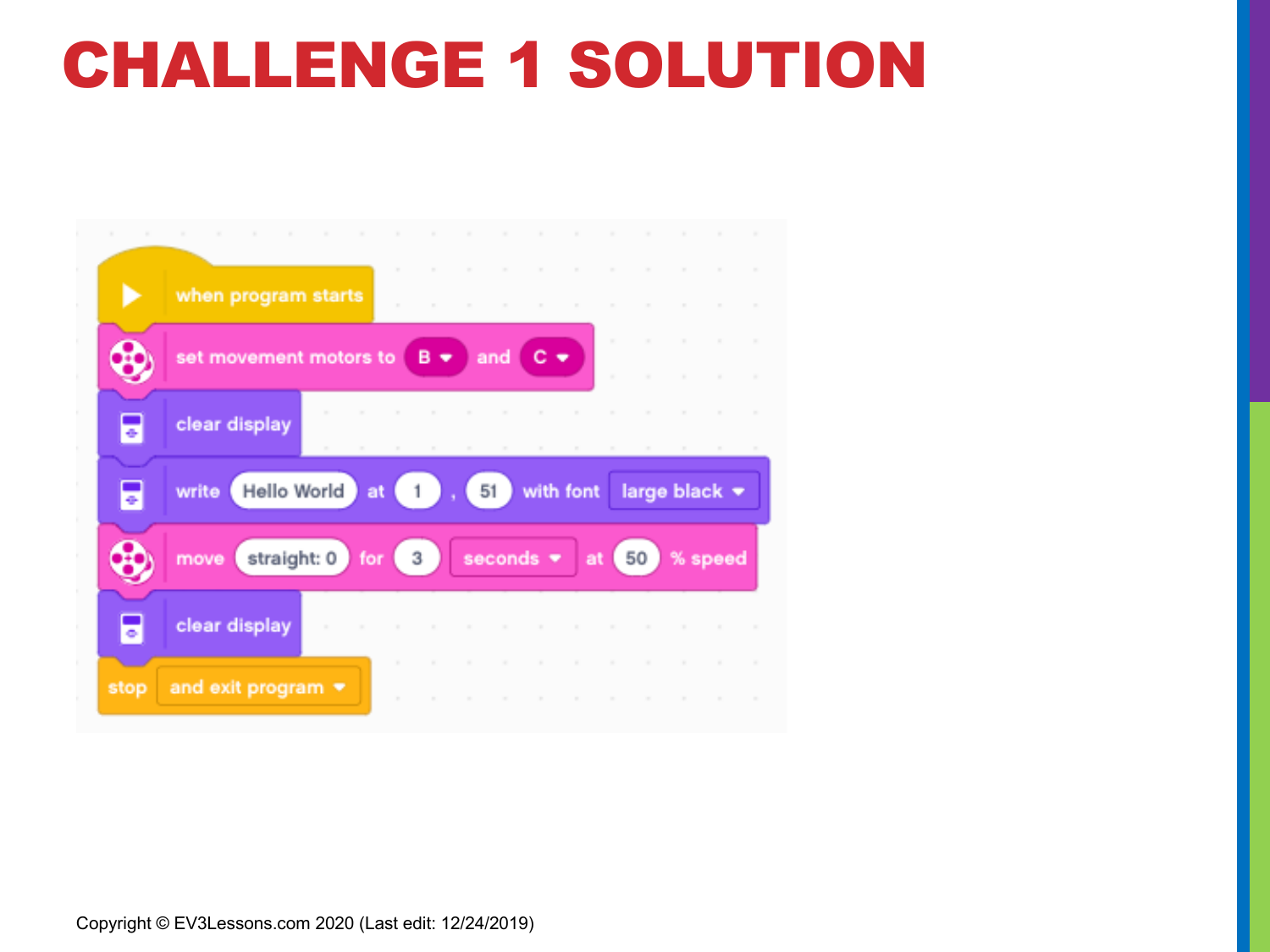# CHALLENGE 2: TWO LINES OF TEXT

**Now what if you want "Hello" to appear on one line and "World" to appear on the next line?**

**Hint: You will use two display blocks and don't clear the screen on the second display block otherwise the first word will disappear!**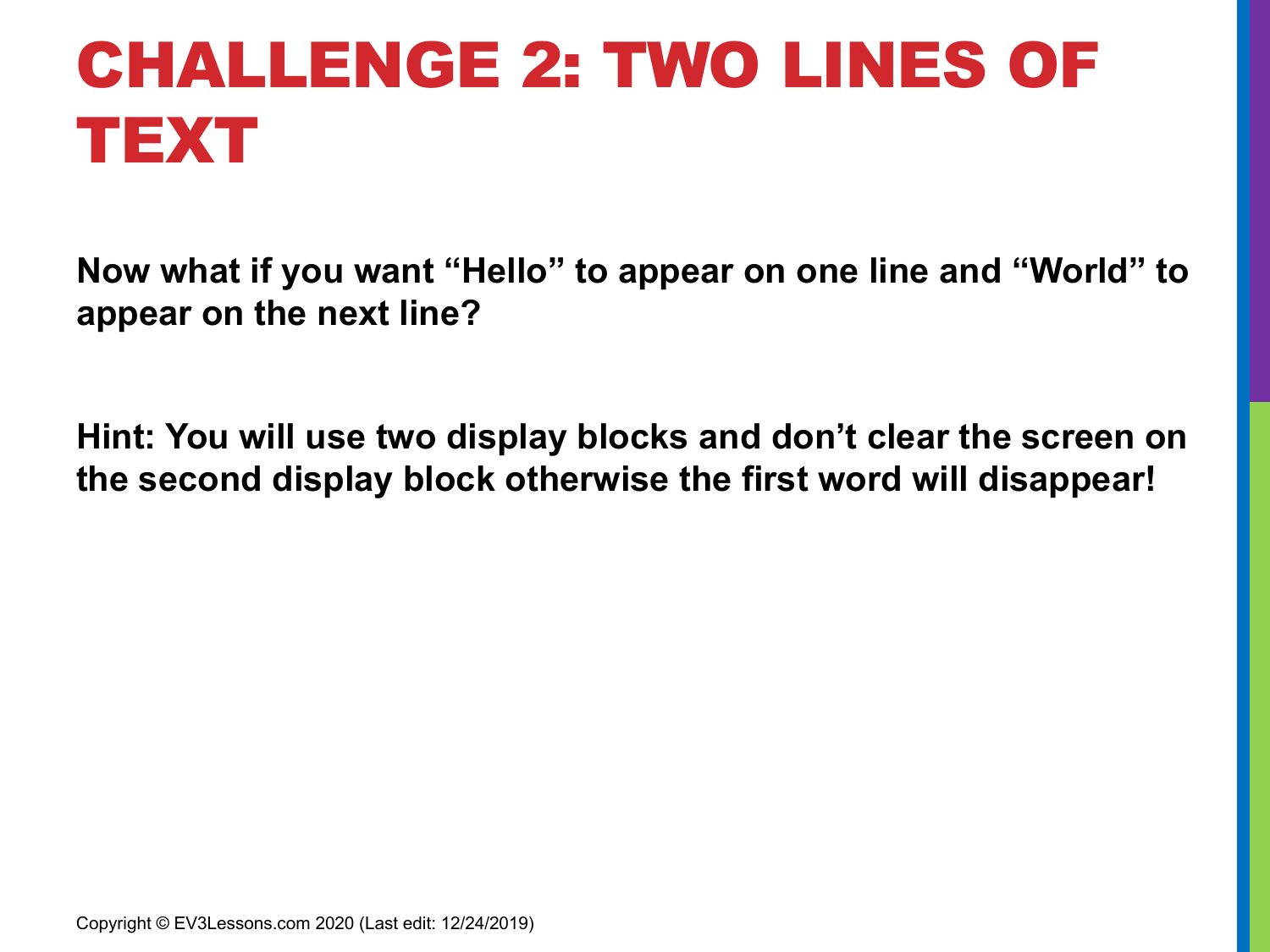#### CHALLENGE 2 SOLUTION



**Note that we don't clear the screen after the display blocks and there is no End Program block. As a result, the message will be left on the screen.**

**The Large font is 20 pixels tall. Spacing the y coordinate from 31 to 51 ensure that the characters do not overwrite each other.**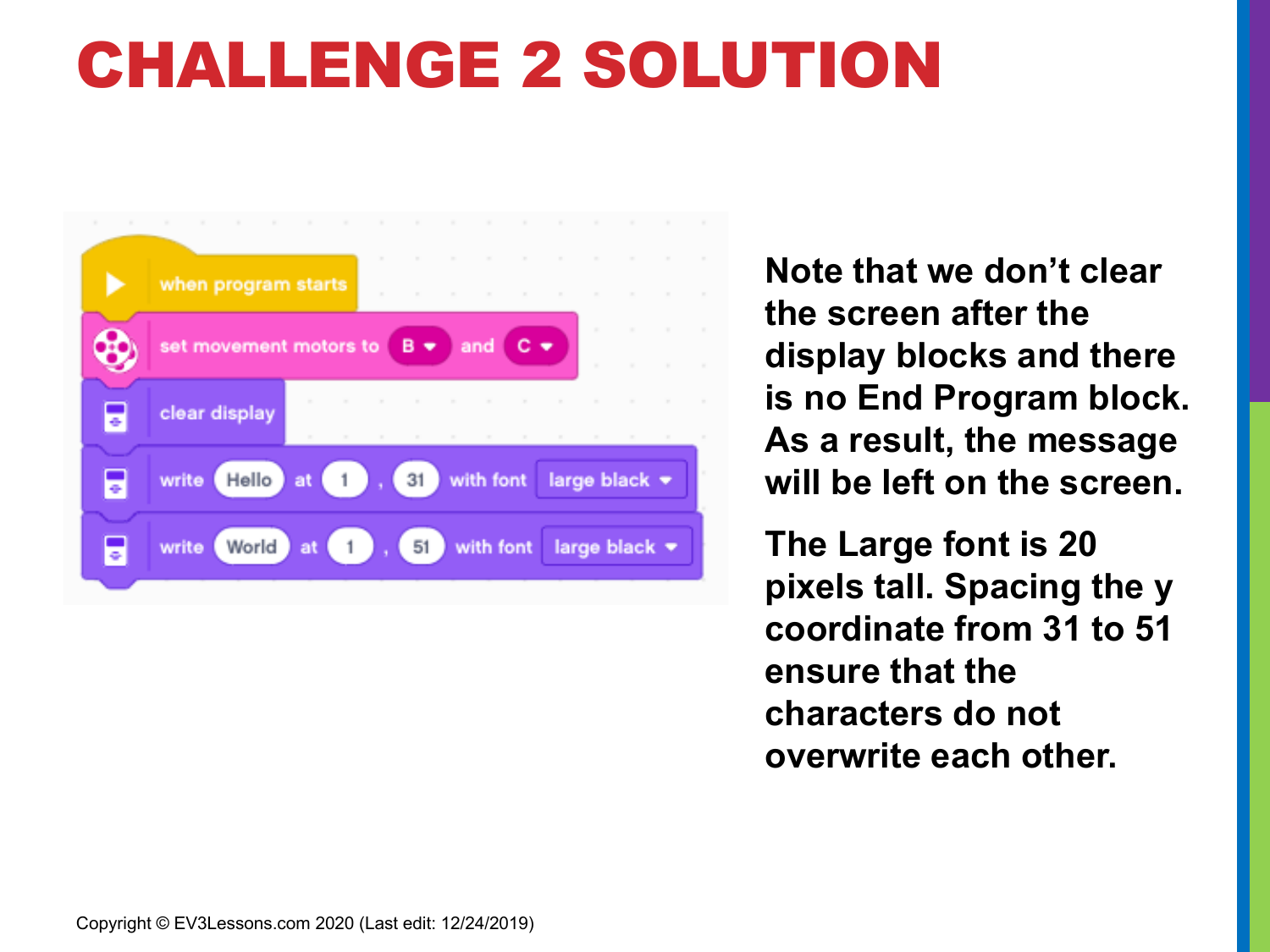### DISPLAYING AN IMAGE



Eyes / Neutral  $\bullet$  for 2 display seconds

**Step 1:**  Pick Display Image Block

**Step 2:** Use the entry box to pick the image you want to display

The Display Image for Seconds block will display the image for the requested seconds before moving to the next block.

E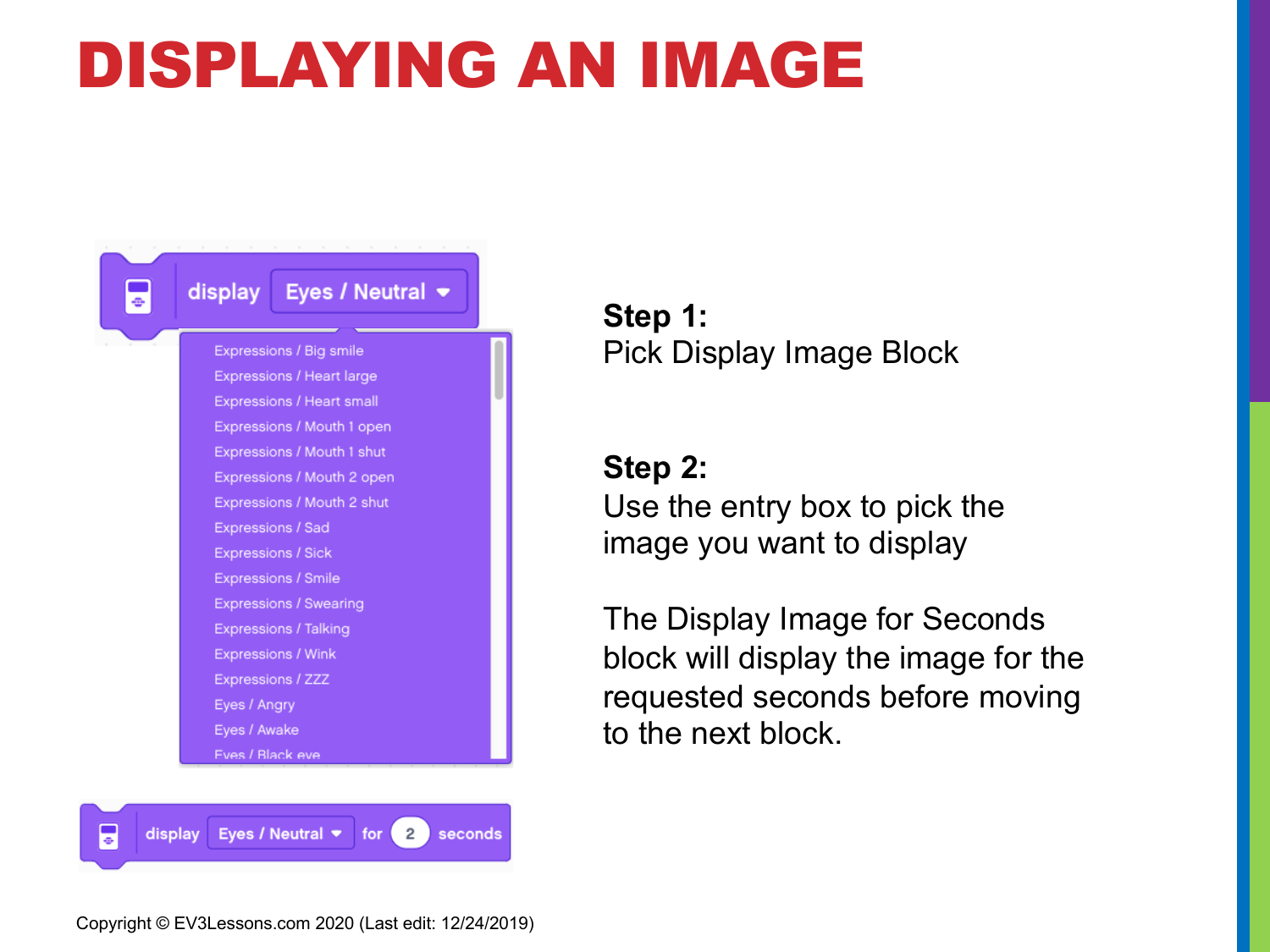# DISPLAY BLOCK CHALLENGE 3

Can you display eyes on the screen while moving? Alternate eyeballs that look left and right.

> • Use the Display Image for Seconds and Motor On blocks



• Feel free to have fun with this challenge and make it yours!



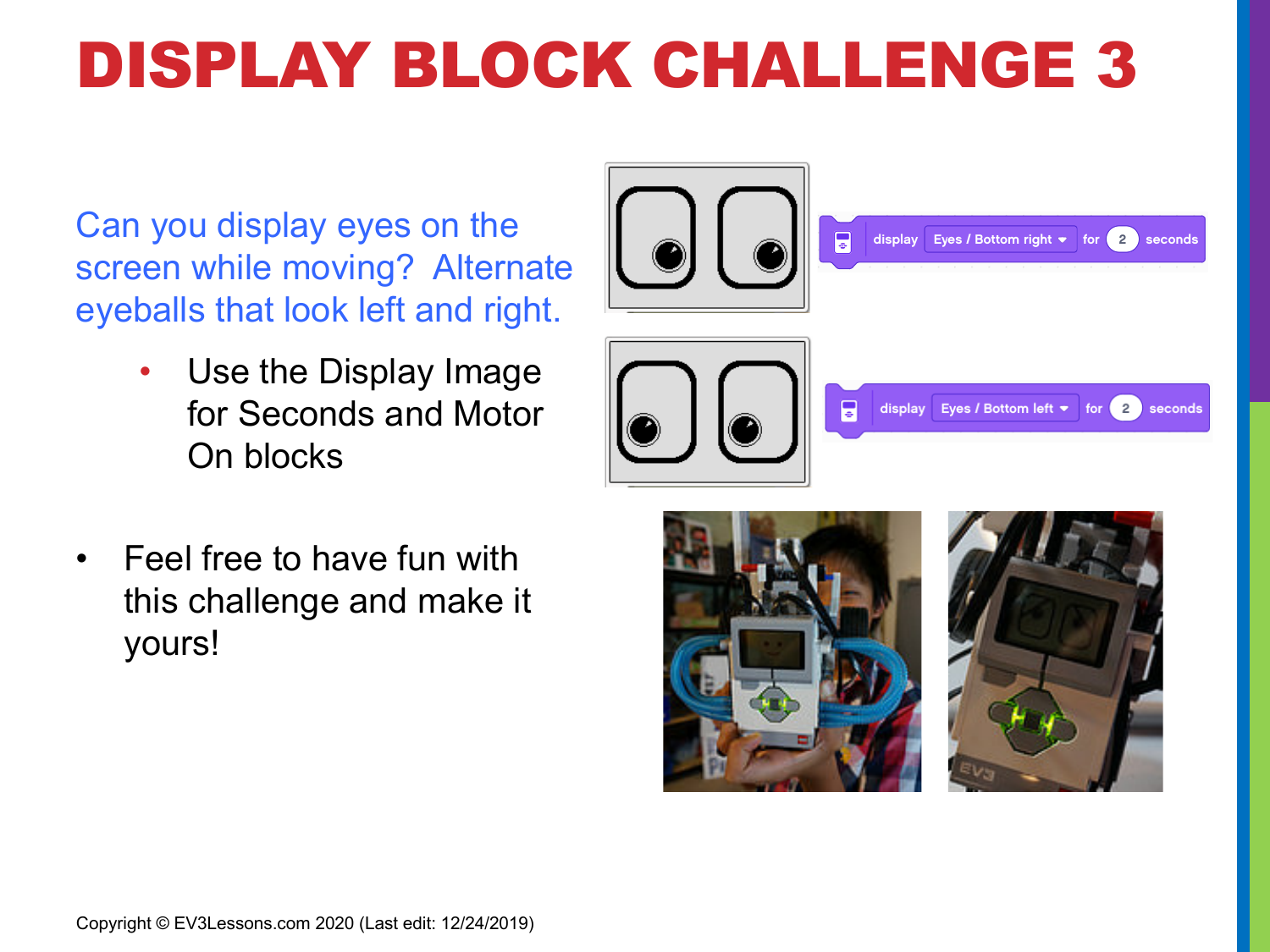#### CHALLENGE 3 SOLUTION

when program starts  $\bigcirc$ Motor On straight: 0  $20^{\circ}$ start moving at % speed G display Eyes / Bottom left  $\blacktriangleright$  $2^{\circ}$ seconds for Eyes / Bottom right \*  $\overline{2}$ **Display** E display seconds for **Blocks** G Eyes / Bottom left  $\blacktriangleright$  $2^{\circ}$ display seconds for F Eyes / Bottom right \*  $\overline{2}$ display for seconds Motor Off  $\bigcirc$ stop moving and exit program  $\blacktriangledown$ stop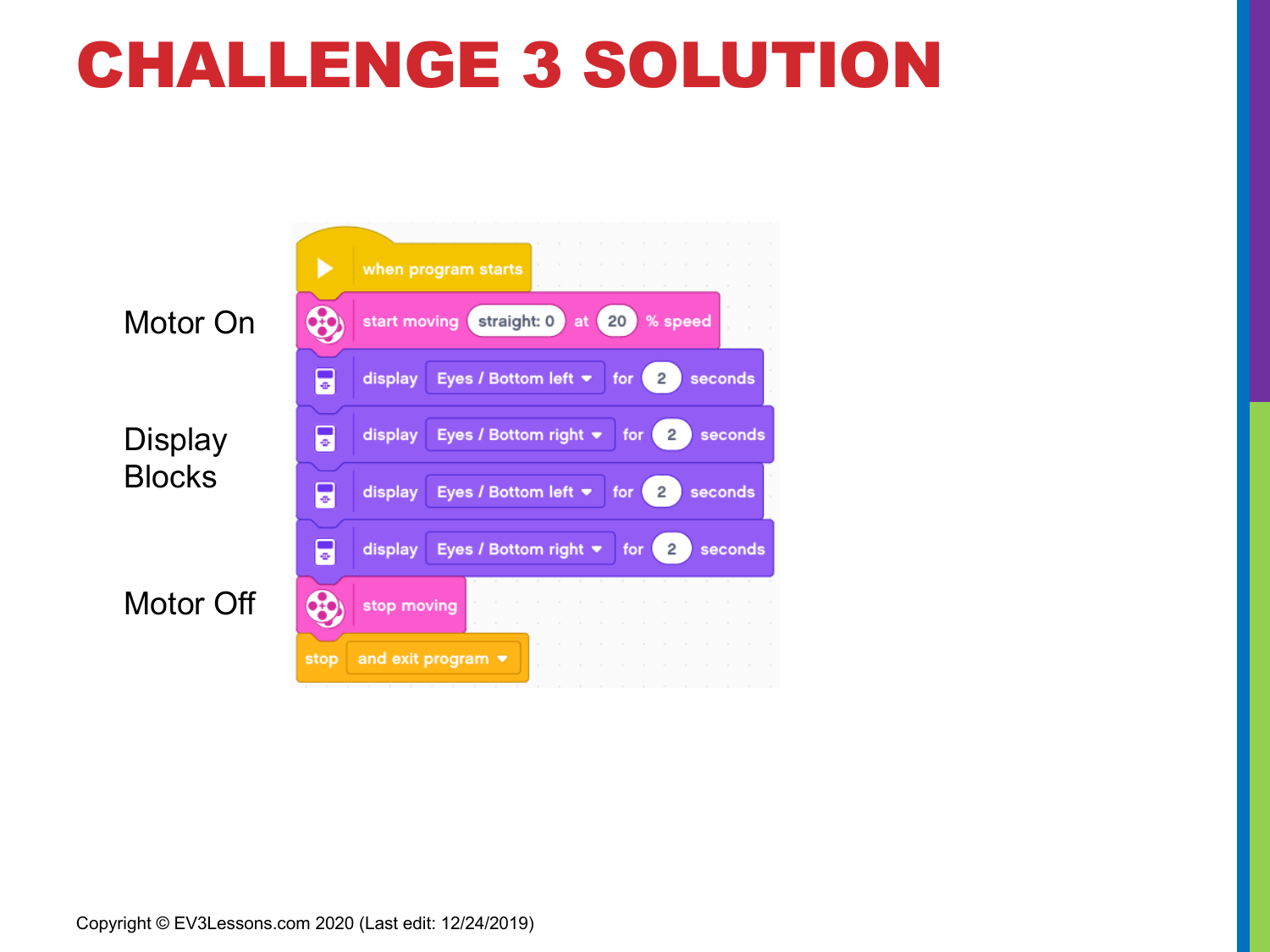#### DISCUSSION GUIDE

#### **Why might you want to know how to use the display block?**

- You might want to know what the sensor value your robot is seeing
- You might have to program a robot to stop when the robot reaches a red line but it stops before
	- Does the robot see the same thing you see?
	- You can display the value on the screen and check

**It's a great debugging tool. You can learn more about debugging code in one of our Intermediate lessons.**